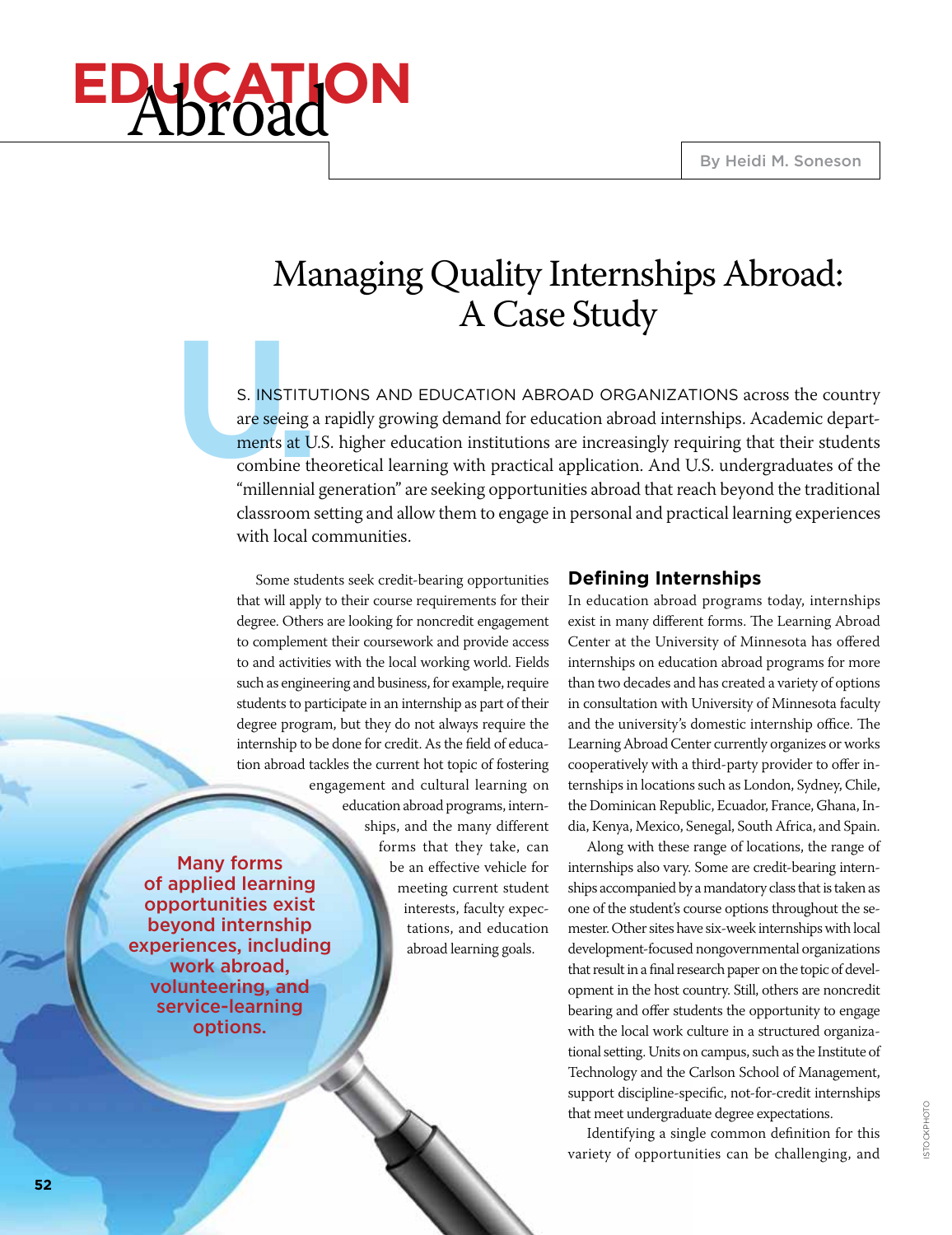definitions vary across institutions and providers. The following guidelines are based on internships offered by the Learning Abroad Center and serve as a case study of how internships are structured for U.S. education abroad students.

For the Learning Abroad Center's programs, the following characteristics are essential:

■ The job experience itself is spread over several weeks or months and almost always takes place within the setting of an organization.

■ The experience should be of sufficient duration to allow the interning student to gain an understanding of the host organization and to participate in an organized learning assignment.

■ The experience is structured, with pre-established learning goals and work assignments.

■ The student's experience is supervised by a member of the interning organization who ensures that learning goals and work objectives are achieved.

■ For credit-bearing internships, learning activities take place in a group setting with faculty and, whenever possible, with other interns. In most education abroad programs, these activities take place at regular intervals throughout the period of the internship. Occasionally, students' internship locations are geographically disparate so that such sessions necessarily are limited to a few occasions. In the case of individual overseas internships outside the context of a program, the sessions might be limited to student meetings with faculty before departure and after return.

■ Assignments are required in order to earn credit. These assignments demonstrate the student's learning and typically consist of written work such as papers or journals, but other media are sometimes used as well.

The following descriptions outline recommended methods of achieving quality, structured internships for undergraduate students. They are not intended to be exhaustive or prescriptive but rather to serve as a springboard for continued discussion and reflection on achieving quality learning experiences for U.S. students studying and interning overseas.

#### **Who Are the Players?**

Internships have several people and/or organizations responsible for different aspects of the internship. The descriptions below of the different possible agents of an internship are designed to help define the issues and structures that should be kept in mind in creating an effective internship opportunity.

■ **INTERN:** The student who is engaged in the internship.

■ **ON-SITE SUPERVISOR:** The agency staff member with primary responsibility for overseeing the internship and providing support and guidance to the intern.

■ **Internship Placement Coordi-NATOR:** The person in the host country who negotiates the internship placements on behalf of the education abroad program. ■ **INSTRUCTOR(S):** For credit-bearing in-

ternships, the person(s) who help(s) structure the intern's academic learning and who assess that learning for the purpose of granting credit. In some cases, the instructor may be the same person as the internship placement coordinator.

While each of these players has a unique role in establishing and implementing a successful internship experience, it is essential that there be good coordination and communication among them for the internship to meet the established learning outcomes.

#### **Role of the Intern**

The student intern is both at the center of the internship experience and the player who needs to be most proactive in making the internship successful. As a result, it is important to clarify with the student his or her interests as well as the importance of being an active player in the internship experience. The following steps can be helpful in preparing a student (and the receiving agency) for the internship placement.

■ To assist the internship agency and the placement coordinator in identifying an appropriate internship, the student should articulate some of the characteristics s/he would like the internship to fulfill, including setting (e.g., urban vs. rural, institutional vs. field), the



# **Living & Studying in the USA ™**

An **intercultural workshop** that provides **incoming international students** with an orientation to the academic, professional, and social life in the USA, paying particular attention to how cultural differences can impact their academic experience and integration into a diverse student body. Topics include student ethics and professionalism, classroom behavioral expectations, networking and interviewing strategies, adjustment issues, social trends, and interpersonal communication skills in a U.S. context.





It's a multi-cultural world... Are You Ready? ™

**IAN+FEB.10 INTERNATIONAL EDUCATOR 53<br>5** INFERICATION INTERNATION OF THE BIG

Lower-priced options are also available. For more information, visit www.LanguageAndCulture.com or contact us at (773)769-9595. *The standard package price of \$2,500 includes all instructor and participant materials, survey analysis, and pre-program assistance in*  planning and preparation. Available enhacements include expert LCW facilitation and customization to your organization's specific needs.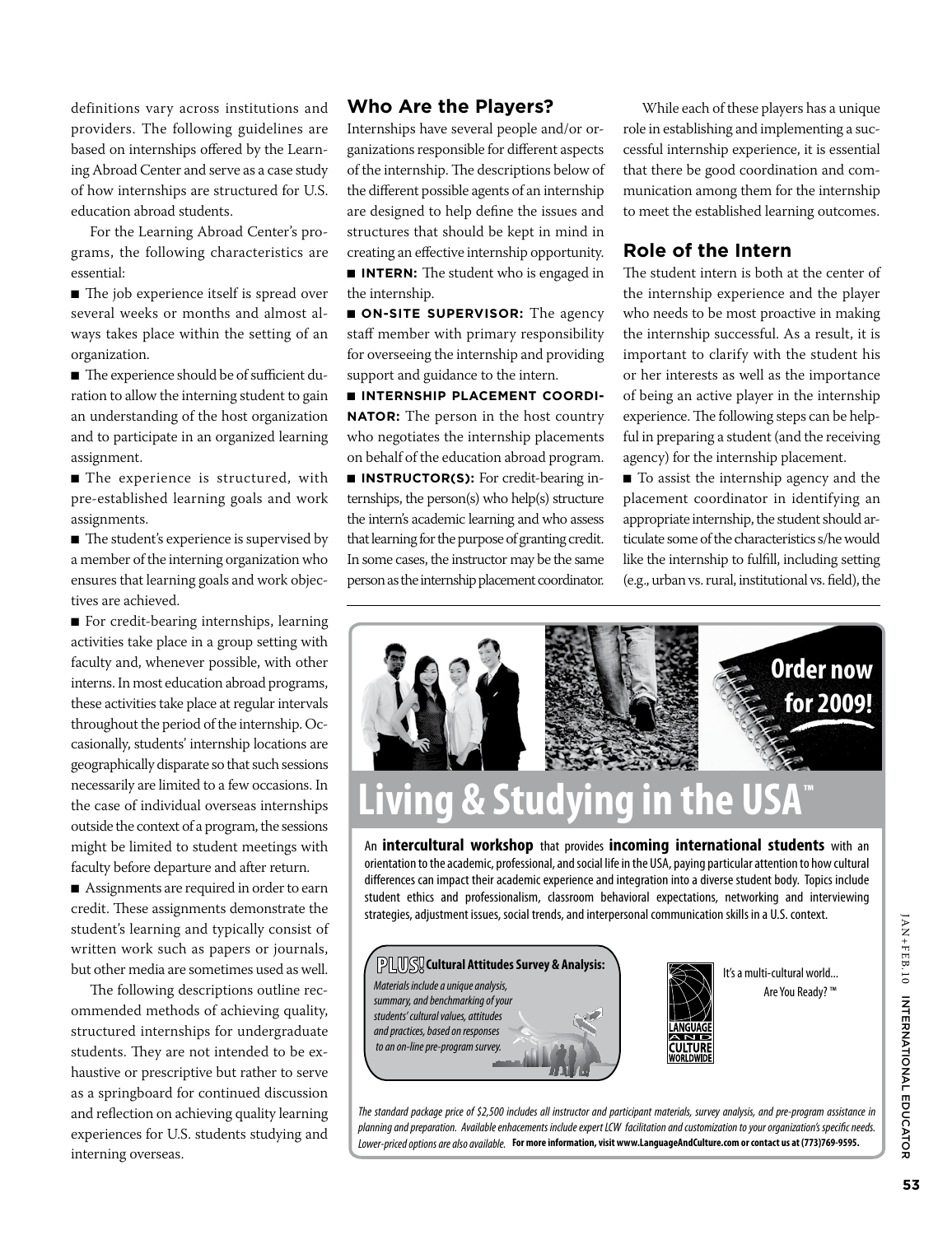type of agency, the type of activities, and, in broad terms, the new skills and knowledge to be gained as a result of the internship.

■ The on-site supervisor will want to know not only what the student wants to do and to learn but also what he or she can do. Before the on-site phase of the placement process can begin, therefore, the student should provide information on skills (e.g., language, computing, teaching), knowledge (e.g., relevant academic coursework), and experience (e.g., prior jobs, volunteer experiences, extracurricular activities, hobbies). ■ As part of the preparation process, it is important that the selected student understand that an internship requires a firm commitment. The agency puts considerable effort into defining the internship, preparing the site supervisor, and orienting and training the intern once on site, and in turn has a right to expect a reliable, interested intern. ■ It is important to remind the student that the most successful interns are both flexible and capable of taking the initiative to engage in projects at the internship site that might not have been identified initially. On-site supervisors are often managing multiple responsibilities, and students need to be prepared to be proactive in order to realize

# **Role of the On-Site Supervisor**

The on-site supervisor is the primary liaison between the agency, the student, and the internship placement coordinator. For an internship to be successful, the on-site supervisor should be willing to provide the following:

the most from their internship experience.

■ To identify substantive projects for the student, the internship coordinator should meet with the on-site supervisor to identify shortterm and long-term projects that would be of benefit to the agency and feasible for the student to accomplish. The on-site supervisor might organize short-term activities that involve simple tasks and require little training, such as "shadowing" certain key employees, with the goal of imparting to the intern a sense of the breadth of activities of the organization. In addition, it is important that the student have a substantive long-term project in order to make the internship rigorous.

■ The supervisor should document in writing the nature of the projects that the students will be assigned as well as the expected long-term learning outcomes that the student will achieve during the internship period. The student, the on-site supervisor, and the internship placement coordinator should all retain copies to consult as the internship progresses.

■ The supervisor should ensure that the student has adequate activities to use the internship time constructively. This includes training, monitoring, and evaluating the student in the internship. Although the intern may work with several people in the agency during the course of the internship, the onsite supervisor needs to maintain contact with the intern to facilitate a cohesive internship.

■ The supervisor should have enough authority in the agency to direct the student's work and coordinate the internship assignments. The supervisor should agree to provide an understanding of the overall goals of the agency, how the student's work fits into these goals, the reporting relationships of the intern, and basic operational functions such as the telephone, mail, and work hours. The on-site supervisor should also be available to meet regularly during the internship with the student and the internship coordinator to assess the development of the internship and make any necessary adjustments.

#### **Role of the Internship Placement Coordinator**

The internship placement coordinator plays a critical role in identifying suitable internships, ensuring that the internship progresses smoothly, and making changes in placement, if needed. As a result, the coordinator has the lead responsibility for developing the internship. To accomplish these goals, the coordinator should be able to provide the following:

■ The coordinator should be very knowledgeable about the local culture, business climate, local organizations, and overall national or local regulations that might relate to the internship.

■ The coordinator should be available throughout the duration of the student's placement with the agency to handle questions and work with the agency to make any necessary adjustments. This would include visits to the agency to see the internship in progress and to meet with the on-site supervisor.

■ For credit-bearing internships, the coordinator should be aware of the academic goals of the program established by the course instructor in order to make an appropriate placement.

# **The Role of the Instructor**

If an internship is to carry academic credit, it is essential that an instructor evaluate the student's academic learning and assign a final grade. The instructor may be an overseas faculty member, the program's academic director, or a U.S. faculty member. While discipline-specific expertise will vary widely, it is important that the instructor of record be academically qualified to evaluate the internship in light of the overall academic goals of the program and be sufficiently knowledgeable about the location or the topic to design a meaningful academic program for the student that incorporates the internship.

Depending on the overseas program's structure, the instructor may have an active role throughout the student's internship experience or be more engaged before and after the internship. The following examples illustrate different forms of instructor engagement in education abroad internships:

■ While participating in the internship experience, the student simultaneously enrolls in an accompanying on-site course that examines the host work culture, its values, and manifestations. Students use the internship experience as their "textbook," and meet as a group each week with the course instructor to reflect on their individual experiences as well as to engage in a comparative discussion of the host culture's work environment and the students' home culture. Credit is awarded for the academic work the student completes as part of the accompanying course (a final paper, student presentations, etc.) as well as the quality and consistency of the student's job performance at the internship site.

■ Prior to the internship placement, the student enrolls in coursework overseas that discusses the nature of the internship experience, introduces the student to appropriate